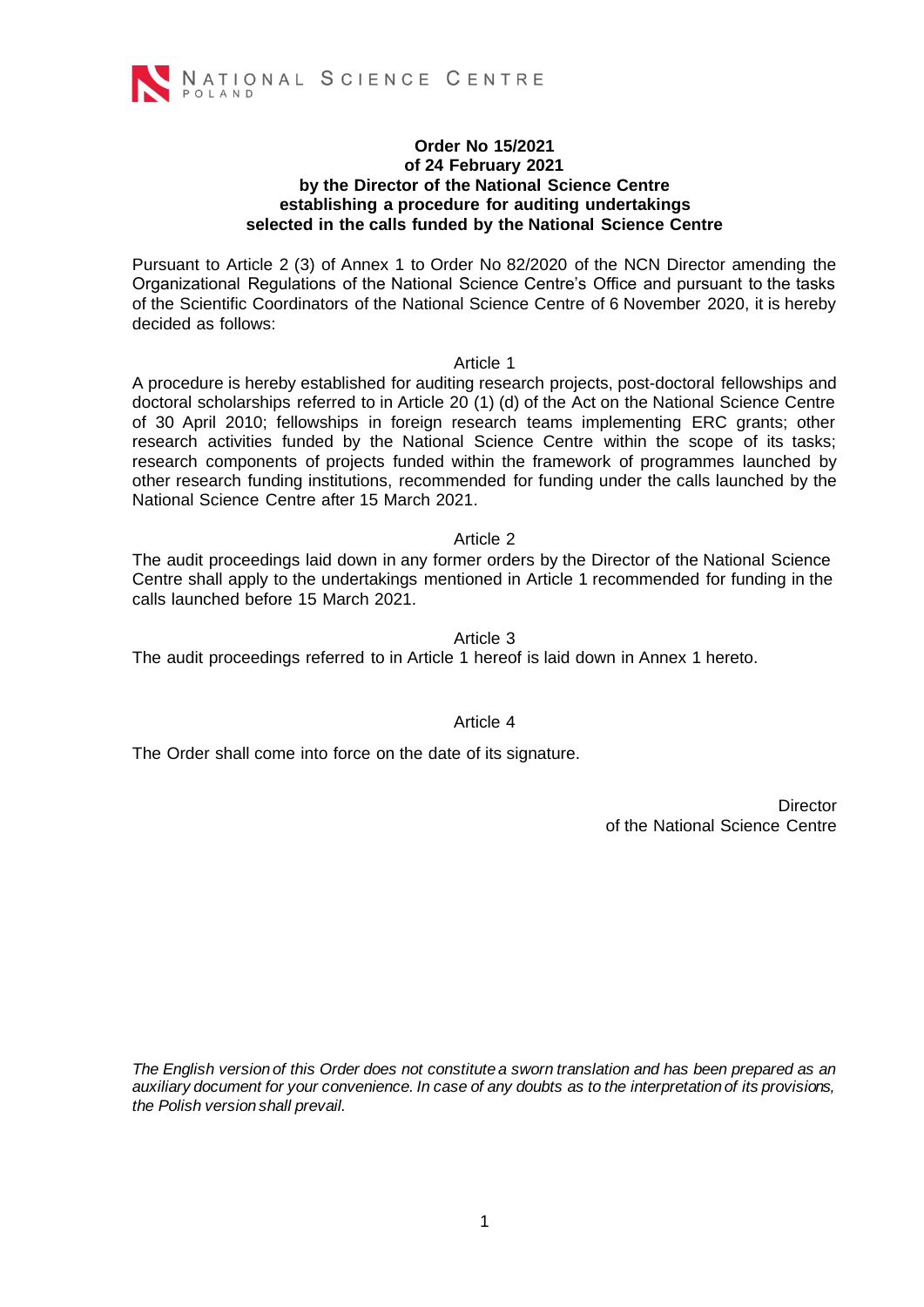

Annex 1 to Order No 15/2021 of 24 February 2021 by the Director of the National Science Centre establishing a procedure for auditing undertakings selected in the calls funded by the National Science Centre

# **PROCEDURE FOR AUDITING UNDERTAKINGS SELECTED IN THE CALLS FUNDED BY THE NATIONAL SCIENCE CENTRE**

# **§1. Definitions**

Wherever this procedure refers to:

- 1) NCN, it shall mean the National Science Centre;
- 2) Director, it shall mean the Director of the National Science Centre;
- 3) Project, it shall mean any NCN-funded undertakings selected in the calls for proposals, in particular research projects, post-doctoral fellowships and doctoral scholarships referred to in Article 20 (1) (d) of the Act on the National Science Centre of 30 April 2010 (consolidated text in Journal of Laws of 2019, item 1384); fellowships in foreign research teams implementing ERC grants; other research activities funded by the National Science Centre within the scope of its tasks; research components of projects funded within the framework of a programme launched by other research funding institutions;
- 4) Host Institution, it shall mean the Host Institution that has been awarded Project funding by the National Science Centre;
- 5) Audit Team, it shall mean a team established by the NCN Director to audit the Project;
- 6) Auditor, it shall mean a member of the Audit Team;
- 7) Auditor in charge of an Audit, it shall mean the member of the Audit Team appointed by the NCN Director as coordinator of audit proceedings;
- 8) Expert, it shall mean an expert in research or expert in finance, who acts as a member of the Audit Team;
- 9) External Expert, it shall mean an external expert appointed by the Director who is not a member of the Audit Team;
- 10) ACT, it shall mean the Audit and Compliance Team of the National Science Centre; and
- 11) Expert Team, it shall mean a team established pursuant to Article 22 (1) of the Act on the National Science Centre of 30 April 2010 to evaluate the settlement of awarded funds that may be consulted on the findings made in the course of an audit.

# **§2. General information**

- 1. A Project shall be audited in order to determine its proper implementation, in particular compliance with the funding agreement made in evidence of an actual state established pursuant to the audit criteria, i.e. legitimacy, economy, purposefulness or diligence.
- 2. Audits shall be conducted by an Audit Team established by the Director, comprising at least two individuals, including at least one member of the ACT pursuant to the document requesting audit, as referred to in § 5 (1).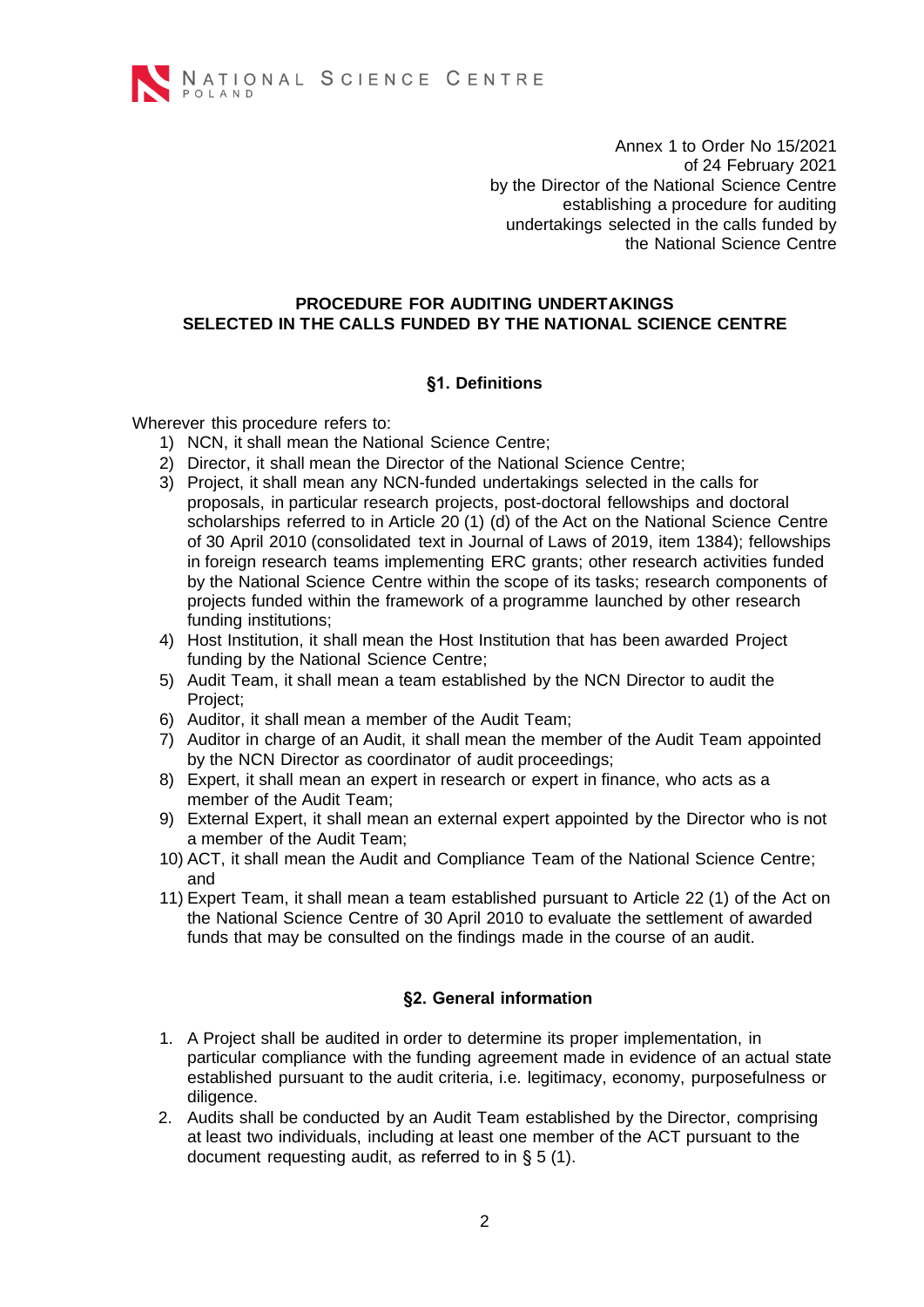

- 3. The Director may appoint an independent expert reviewer for research-related issues and/or for finance-related issues as a member of the Audit Team.
- 4. An Expert for research must be a person holding at least a PhD degree and having expertise in the domain corresponding to the content of the Project in question.
- 5. An Expert for finance must be a person with the powers set forth in Article 54 (2) or Article 286 of the Act on Public Finances of 27 August 2009 (uniform text in Journal of Laws of 2019, item 869, as amended).
- 6. The Director may, at any stage of the audit, ex officio or at the request of an Audit Team member, consult an External Expert in order to examine circumstances of importance for the outcome of the audit proceedings the clarification of which requires additional expertise.

# **§3. Auditor's rights and obligations**

- 1. Auditors shall have the right to:
	- 1) free access and movement on the premises of the Host Institution;
	- 2) access the documents related to the implementation of the Project under audit, collection, with a receipt of proof issued, and securing original documents appropriate for the scope of the audit, in compliance with the regulations on the protection of confidential information;
	- 3) make, and if necessary commission, copies, scans of and/or extracts from the documents necessary for the audit proceedings, as well as and balances or calculations; if necessary, request confirmation of compliance of the copies and extracts, as well as the balances and calculations, with the original documents from the Host Institution;
	- 4) receive from the Host Institution at every stage of the audit input materials, original data, analyses, results of research related to the implementation of the project;
	- 5) require, from the individuals involved in the project's tasks and its administrative and financial staff, verbal or written explanations, as well as statements, in matters relevant to the scope of the audit;
	- 6) inspect research equipment, devices and other assets of the Host Institution, financed or manufactured with the Projects' resources;
	- 7) process personal data to the extent necessary for the implementation of the statutory tasks of the NCN.

# **§4. Host Institution's rights and duties**

- 1. Before the commencement of audit proceedings on its premises, the Host Institution shall be required to appoint persons in charge of providing information on the scientific and financial aspects of the research project.
- 2. The Host Institution shall be obliged to offer the auditors conditions necessary for an efficient audit, in particular providing immediate perusal of the documents required, timely written and verbal explanations in matters related to the audit, and making the necessary equipment available, providing Internet access and, as possible, a separate room for work, with appropriate equipment.
- 3. The Host Institution (including authorised individuals) shall have the right to submit verbal or written explanations in the course of the audit proceedings and to issue statements on the audit, as well as to apply for supporting the audit documents with specific documents, proofs, balances and reports.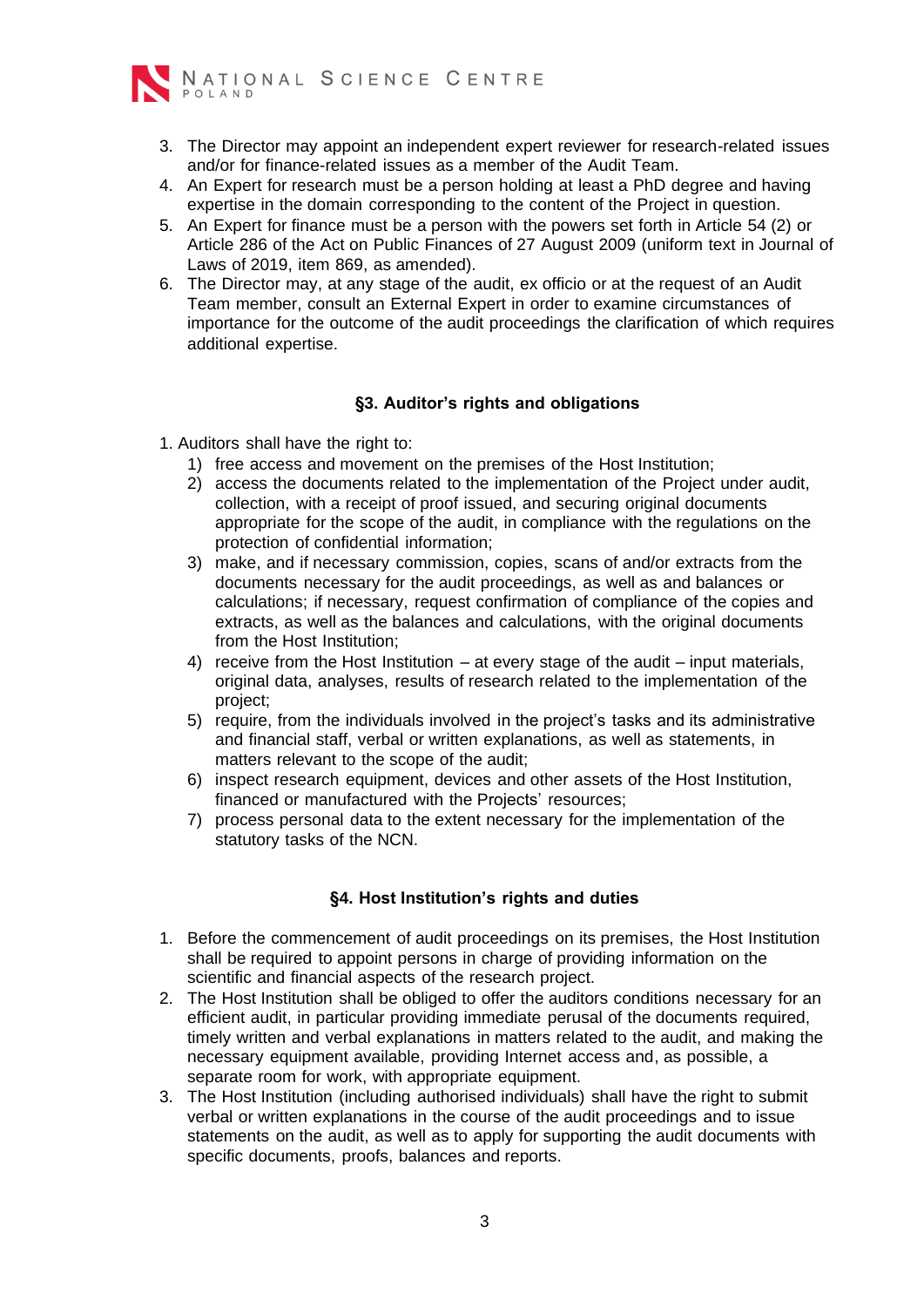

4. The head of the Host Institution shall have the right to raise objections in writing to the findings included in the draft version of the position paper and to apply for an extension of the period for raising objections.

#### **§5. Audit proceedings**

- 1. An audit shall begin with the Director's signing the audit request delivered to the Host Institution.
- 2. Audits shall be carried out pursuant to a written authorisation issued to each member of the Audit Team by the Director, valid on presentation with an ID document.
- 3. The audit shall be carried out remotely or on the Host Institution's premises during its normal time of operations, should it be in the interest of the audit, also outside working hours and on weekends and public holidays.
- 4. In the case of remote audit, the Host Institution shall deliver the Project-related documents by means of electronic tools.
- 5. In the case of remote audit, persons designated by the Host Institution or other persons involved in the Project may be contacted by means of a video conference.
- 6. The Expert reviewers shall determine facts concerning the implementation of the Project in the form of an opinion.
- 7. The findings of the audit made by the members of the Audit Team shall be described in the draft version of the position paper, which shall be shared with the head of the Host Institution.
- 8. The Host Institution shall have the right to raise written objections to the findings included in the draft version of the position paper within 7 business days of the date of its service.
- 9. Upon the Host Institution's request, within the period specified in Section 8, this period may be extended to a date named by the Director.
- 10. The Director shall have the right, at any time, ex officio or at the request of the Host Institution, to correct clerical errors or other obvious mistakes affecting the findings presented in the draft version of the position paper. The draft version of the position paper to which corrections ex officio have been made shall be presented to the head of the Host Institution alongside information on the changes applied to it and a note on the right to raise objections within 7 days of its service.
- 11. Objections to the draft version of the position paper shall be examined by the Director, who in writing shall inform the appellant of the decision.
- 12. The Director may:
	- 1) reject objections raised by an unauthorised individual, or raised after the deadline;
	- 2) accept objections as valid in full or in part;
	- 3) dismiss objections.
- 13. The Host Institution may, at any time, withdraw the objections submitted. Withdrawn objections shall not be examined.
- 14. Should the Host Institution raise objections to the findings of the audit, the Director may request the Experts to take position on the objections.
- 15. When examining objections, the Director shall have the right to request that the Host Institution present documents or written explanations concerning the Project under audit.
- 16. Should new circumstances arise, which may affect the findings included in the draft version of the position paper, the text of the draft version of the position paper may be altered. An altered draft version of the position paper shall be delivered to the head of the Host Institution. The Host Institution may raise written objections outlined in § 5 (9) hereof.